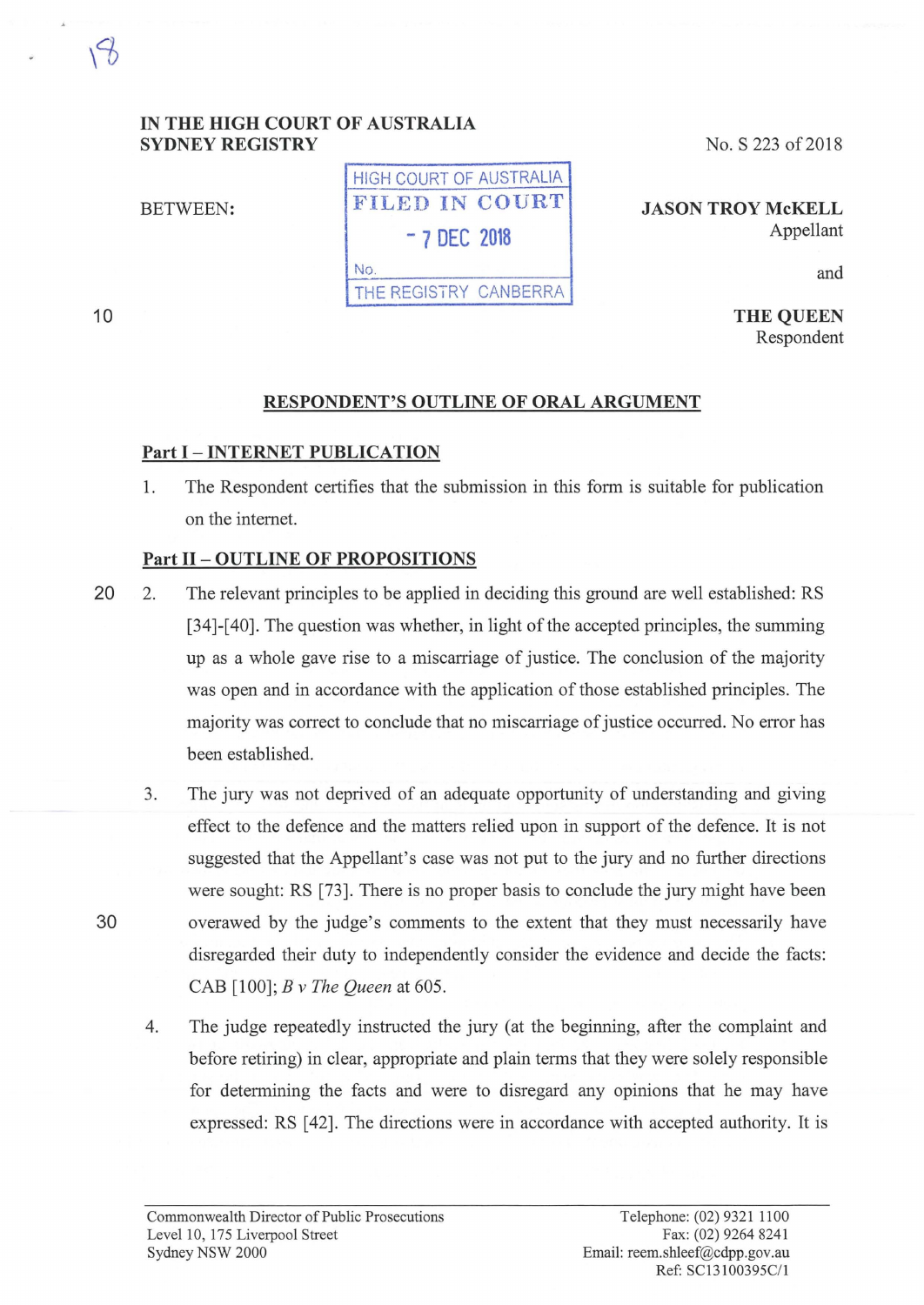to be assumed that juries follow the directions which they are given and there is no basis to suggest otherwise here.

- 5. The capacity of a jury to retain its independence and not simply defer to comments or expressions of opinion by a judge should not be underestimated.
- 6. This Court has identified the limits of expression by a judge of his or her opinion about factual matters. Whether those limits have been exceeded involves an evaluation of the exercise of the trial judge's broad discretion in the context of the trial issues and the summing up as a whole.
- 10 7. A summing up is not unbalanced or unfair simply because it reflects the relative strengths and weakness of the respective cases: RS [39]; the structure adopted was such that aspects of the Crown argument/evidence are referred to juxtaposed with the defence case: RS [36]; a judge has made observations favourable to one party, or observations as to the strength or weakness of certain evidence: RS [39]; the observations revealed that there was a strong case for one party and an implausible case for the other: RS [39]; or because a judge has expressed a personal opinion about the evidence or an aspect thereof favourable to one party: RS [39].
	- 8. Posing rhetorical questions is not an inappropriate method to test submissions made by defence counsel: RS [46]; *R v Bachra* at [63]. The use of the phrase *"you might think*" was a permissible way to draw pertinent issues to the jury's attention, whilst making plain that the questions of fact were for the jury: CAB 194 [93].
	- 9. A consideration of this summing up is in the context of the structure adopted by the judge, which was open to him. The jury were aware of that structure. The impugned comments ( and how they might be understood) and the impression gained from the summing up must be considered in that light: RS [43]-[45].
	- 10. The majority had regard to the individual matters of specific complaint but also the overall cumulative effect of the directions given, comments made and language and style used by the trial judge: CAB [33], [74], [100]-[101].
- 11. First consignment: The impugned remarks were the judge summarising the Crown's case. That was made plain at the start, during and at the end of the summary: RS 30 [56]. The jury could not reasonably have understood otherwise. The comments as to the first consignment and the *"sophisticated organisation"* were consistent with the pre-trial ruling and the way the Crown case was presented throughout: RS [52], [58].

20